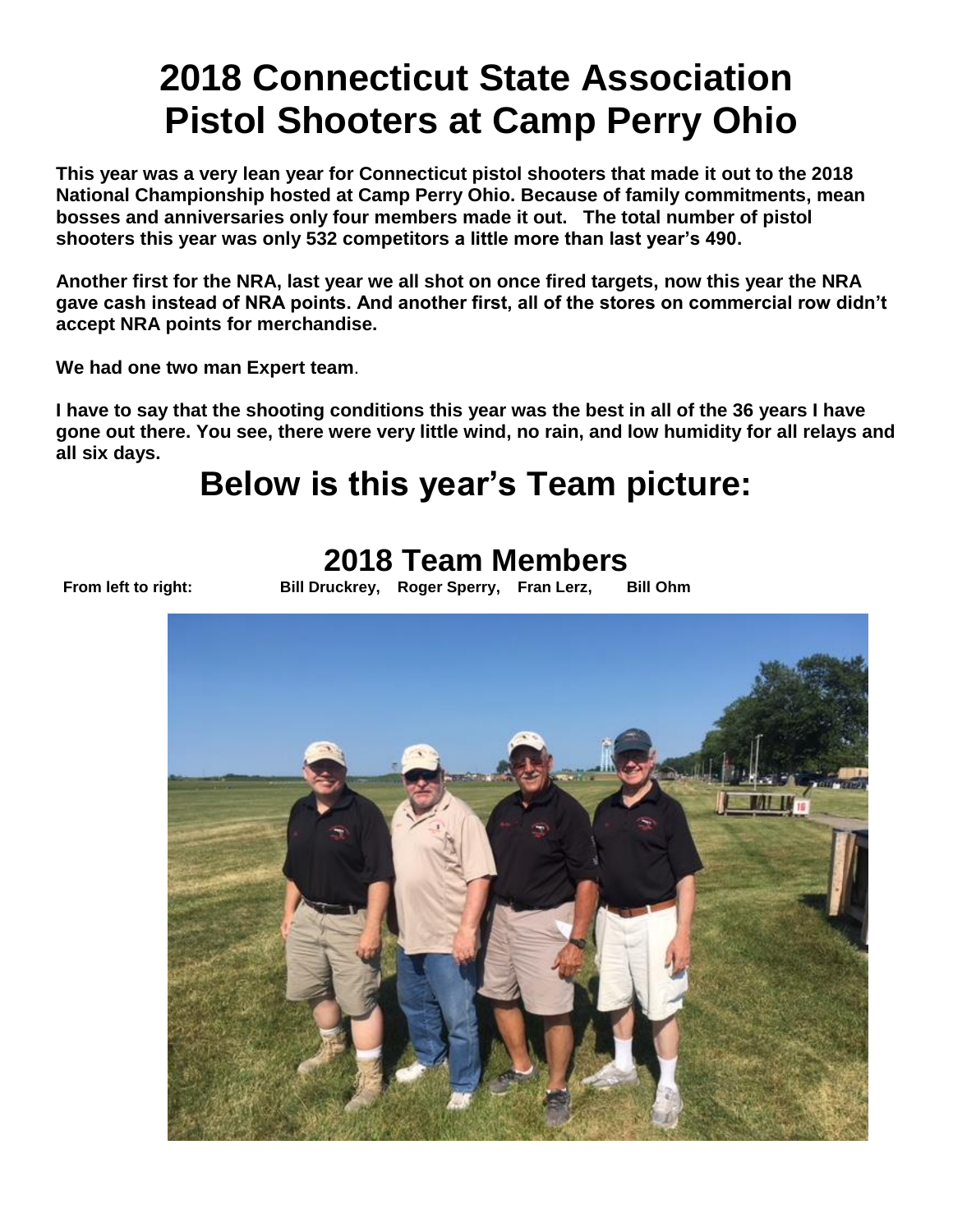# **Expert - CSRRA AL-John Gold**

**Left to Right: Bill Ohm, Bill Druckrey**